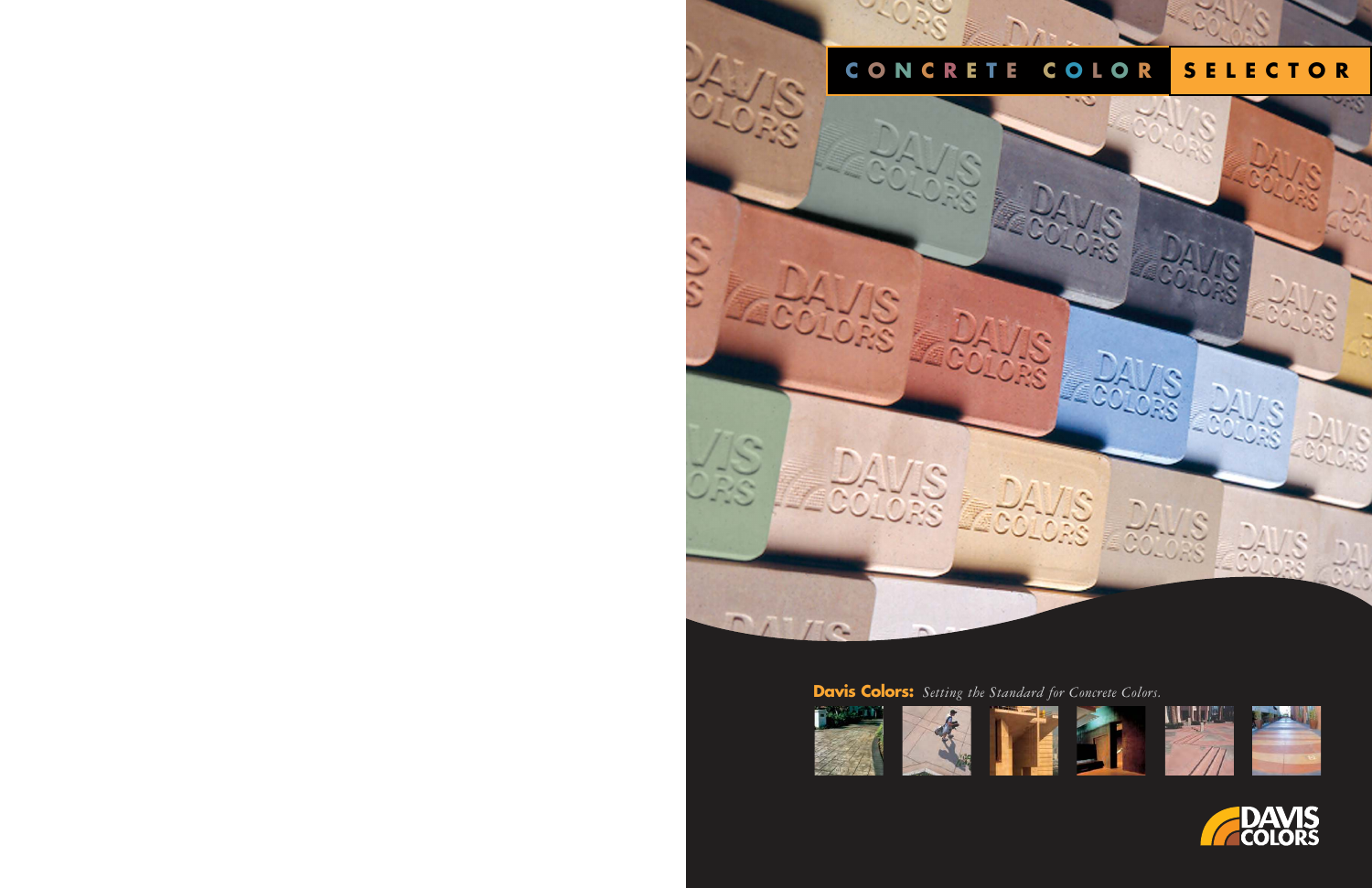# Colors for Concrete

*Davis Colors TM mix into any concrete, transforming it into a new design feature for building and paving projects or to enhance appearance around the home. Davis Colors TM are strong, durable and last as long as the concrete. Installation is cleaner and easier than*

can impact colored concrete.

*toppings, stains or coatings and requires less labor. There are bold and intense premium colors, standard colors that make an attractive upgrade for any project, and* 

This pdf color card is just for ideas. If you choose a color by viewing this on your PC or from a printout of the pdf file, your colored concrete may be a big surprise. Please make your selection from our printed color card, hard samples or job site test.



**\* Caution:** 8084 is not compatible with air-entraining admixtures. See back page for more information.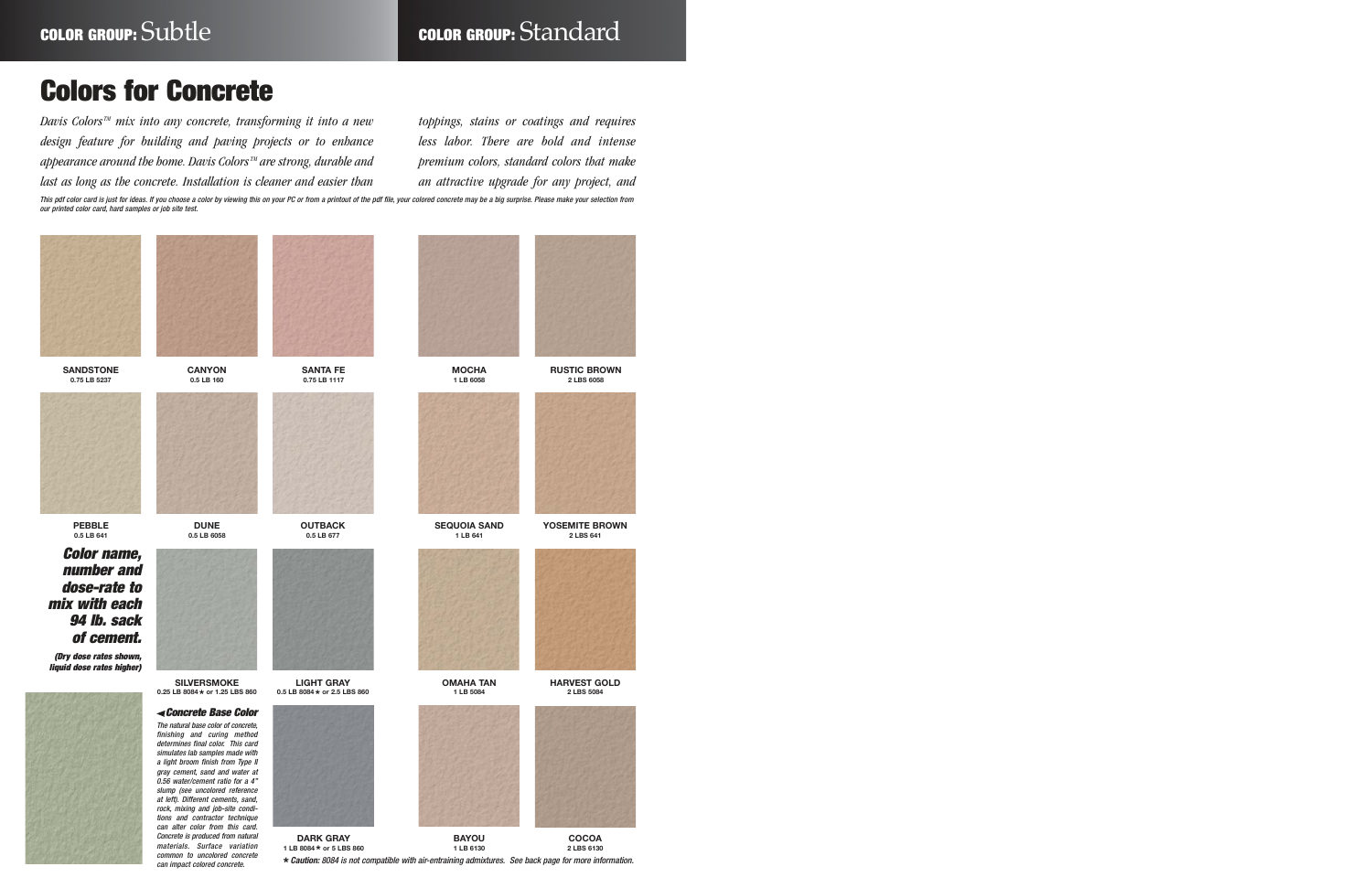## COLOR GROUP: Premium

*low-cost subtle shades that add a hint of color to gray concrete. As the leading producer of colors for concrete since 1952, we offer the widest spectrum available.*

This pdf color card is just for ideas. If you choose a color by viewing this on your PC or from a printout of the pdf file, your colored concrete may be a big surprise. Please make your selection from our printed color

**1 LB 860**



**2 LBS 8084 \*** January 2014 Notice- All color swatches adjusted to new uncolored gray base cement shade. These swatches differ from previous color cards.

**3 LBS 5376**

**3 LBS 3685**

**2 LBS 860**